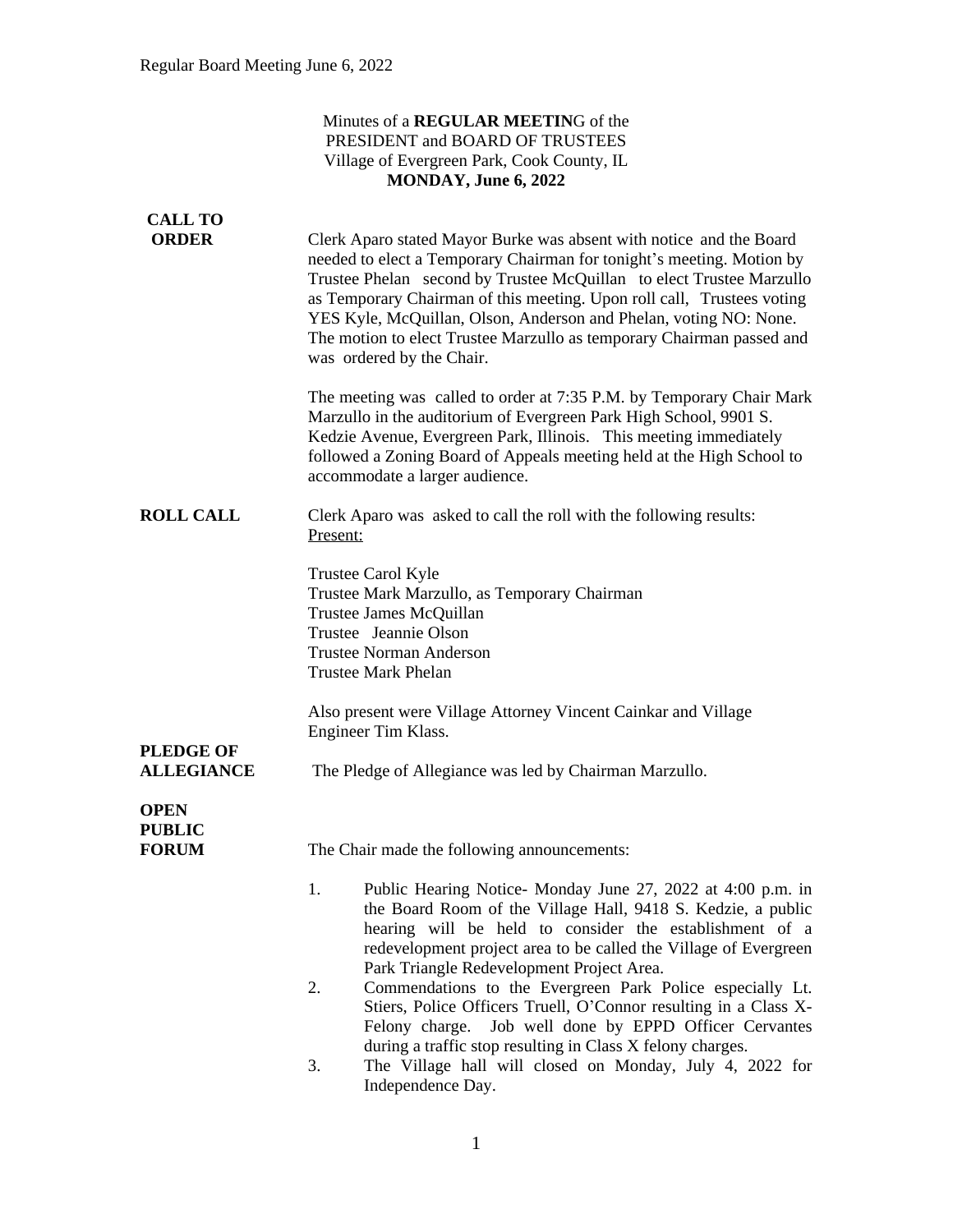|  | The Water Department will begin baiting the sewers for |  |  |  |
|--|--------------------------------------------------------|--|--|--|
|  | mosquito larvae on or about June 27, 2022.             |  |  |  |

- 5. The Sanitary Sewer lining project will commence on or about June 9, 2022 in the northwest quadrant and completed approximately 2 weeks after commencement. For questions or issues, contact the Water Department at 708-424-6222.
- 6. Farmers Market is at Yukich Fields on Thursdays from 7:00 am to 1:00 pm
- 7. Thanks to the Fire Department for a great Children's Health Fair.
- 8. Wild Daisy performs on Sunday June 12, 2022 from 6-9 p.m. at Klein Park. Everyone is invited to attend this free family concert.
- 9. The Annual Senior Health Fair will be held on Wednesday, June 22, 2022 from 10:00 a.m. to Noon at the Evergreen Park Fire House, 9000 S. Kedzie.
- 10. A free paper shred will take place at Yukich Field on June 22, 2022 from 10 am to 2 p.m.
- 11. Friday, July 1, 2022 at 6:30 p.m., the Village will host the Independence Day Parade with fireworks to follow at dusk at Duffy Park.

#### **OPEN AUDIENCE** NONE.

# **REGULAR**

**AGENDA** Motion by Trustee Phelan second by Trustee Kyle to waive reading of the minutes of the May 16, 2022 regular Meeting of the President and Board of Trustees. The motion was passed by unanimous voice vote and so ordered by the Chair.

## **ZBA MEETING MINUTES**

**MAY 2, 2022** Motion by Trustee Phelan second by Trustee Olson to approve the Zoning Board of Appeals Meeting Minutes of the May 2, 2022 meeting regarding 3220-3240 W. 98th Street and 3225 West 97th Street planned development. Upon roll call, voting yes Trustees Olson, Anderson, Phelan, Kyle and McQuillan, voting NO: None. The motion was passed and so ordered by the Chair.

# **SIX-MONTH REVIEW EXECUTIVE**

**MINUTES** Motion by Trustee Kyle second by Trustee Olson to retain confidentiality on Executive Session minutes. Upon roll call, voting Yes Trustees Olson, Anderson, Phelan, Kyle and McQuillan, voting NO: None. The motion was passed and so ordered by the Chair.

### **RESOLUTION**

**NO. 15-2022** Motion by Trustee Phelan second by Trustee Anderson to approve **Resolution NO. 15-2022** with expenditures of the General Corporate Fund of \$ 834,129.80 and the Water Management Fund of \$ 256,541.67 and the Street Bond Fund, \$ 234,750.00 for a total of \$ 1,125,421.47. Upon roll call, voting YES: Trustees Anderson, Phelan, Kyle, McQuillan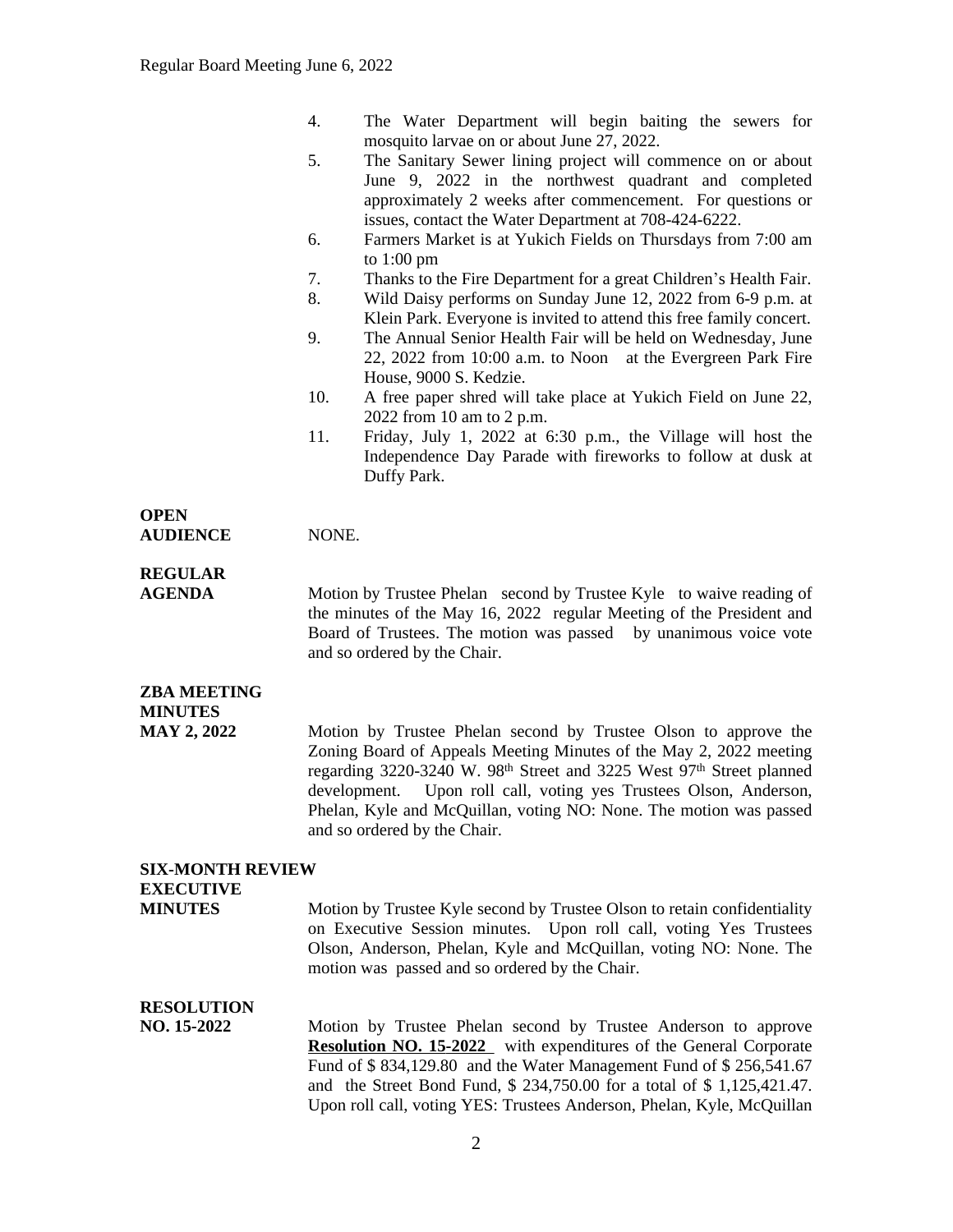and Olson voting NO: NONE. The motion was passed and so ordered by the Chair.

# **BUSINESS**

**CERTIFICATES** Motion by Trustee Anderson second by Trustee McQuillan to approve the business regulation certificate for **FIRST EMPIRE REALTY** to operate a real estate and property maintenance office located at 3825 W. 95<sup>th</sup> Street. Upon roll call, voting YES: Trustees Phelan, Kyle, McQuillan, Olson and Anderson voting NO: NONE. The motion was passed and so ordered by the Chair.

## **ORDINANCE**

**NO. 12-2022** Motion by Trustee McQuillan second by Trustee Olson to approve **ORDINANCE NO. 12-2022, "AN ORDINANCE AMENDING CHAPTER 7, FIRE PREVENTION AND PROTECTION, ARTICLE V, DISCHARGE OF HAZARDOUS MATERIALS, SECTION 7-158, REPSONSIBLE PARTY CHARGES , OF THE MUNCIPAL CODE OF THE VILLAGE OF EVERGREEN PARK."** The Chair asked Fire Chief Kleinhaus to explain the purpose of the Ordinance. Chief Kleinhaus stated this allows the Village to charge the current hourly rates as noted in the FEMA schedule of equipment rates. Personnel costs are reimbursed in accordance with current hourly salary schedule for each responder. All other charges are billed at a reasonable and customary rate. Upon roll call, voting YES Trustees Kyle, McQuillan, Olson, Anderson and Phelan voting NO: NONE. The motion was passed and so ordered by the Chair.

## **HORSE TRAILER**

**DONATION** Motion by Trustee Phelan second by Trustee Olson to approve Public Works Director Lorenz's request to donate a horse trailer to the (Ag School) Chicago High School for Agricultural Sciences. The trailer is unused and has been deteriorating due to weather exposure. The donation will help the facility and free up much needed space. Upon roll call, voting YES Trustees McQuillan, Olson, Anderson, Phelan and Kyle, voting NO: NONE. The motion was passed and so ordered by the Chair.

## **MHR**

**CARNIVAL** The Chair stated MHR has informed the Village the carnival will be postponed due to a lack of qualified workers. MHR will submit the new dates at a future Board meeting for approval. NO ACTION/NO VOTE TAKEN.

## **ZEMSKY'S POD**

**REQUEST** Motion by Trustee McQuillan second by Trustee Olson to approve the request from Zemsky's to allow (2) two temporary storage pods at 9486 S. Western to the rear of the store to accommodate back to school items. Upon roll call, voting YES Trustees Olson, Anderson, Phelan, Kyle and McQuillan, voting NO: NONE. The motion was passed and so ordered by the Chair.